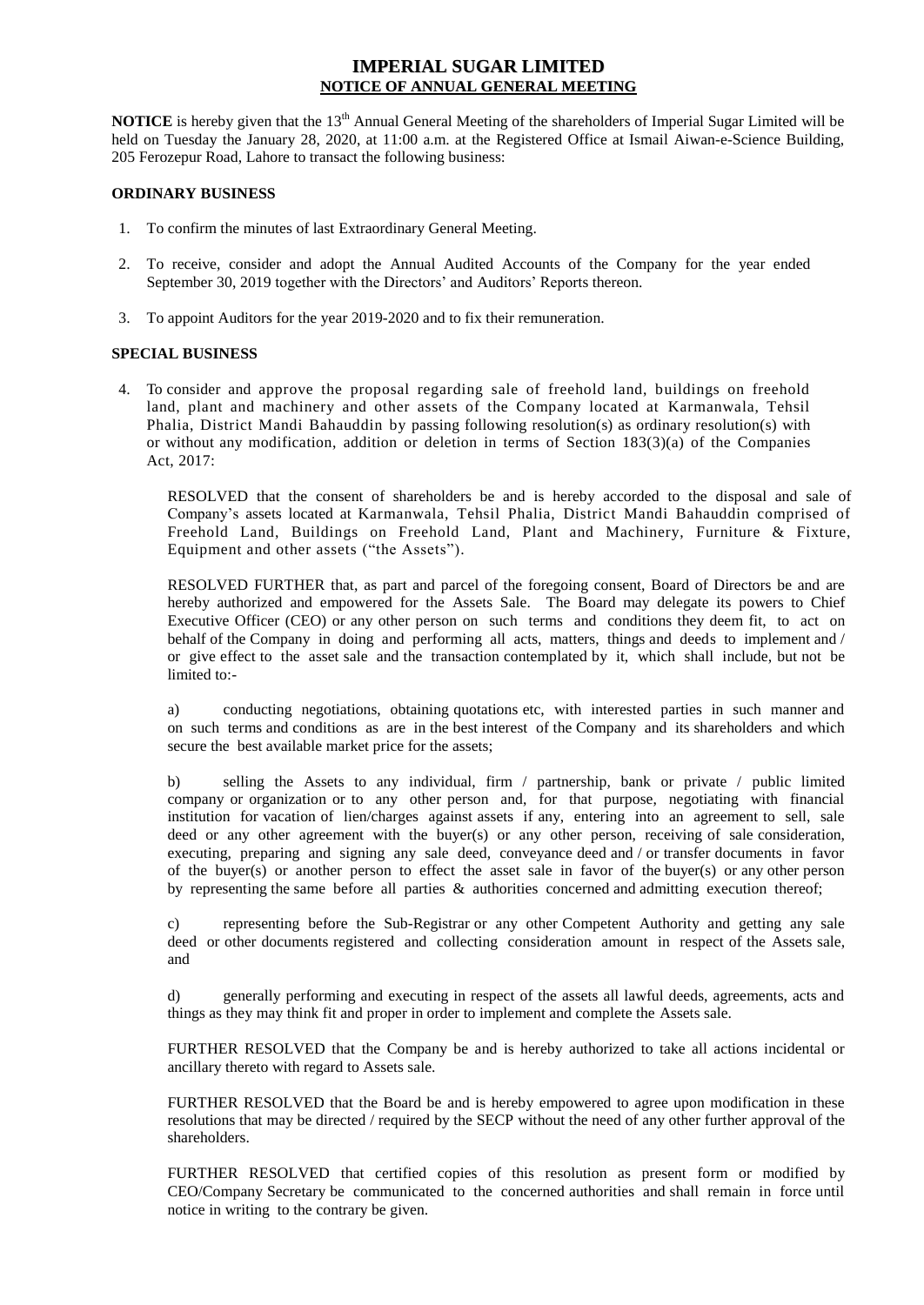5. Any other business with permission of the Chair.

The statement under Section 134(3) of the Companies Act, 2017 pertaining to Special Business is annexed with this Notice.

By Order of the Board

-Sd.- **Company Secretary** 

Lahore January 06, 2020

## **NOTES:**

- 1. The Share Transfer Books of the Company will remain closed from January 20, 2020 to January 28, 2020 (both days inclusive). Physical transfers / CDS Transaction IDs received at the Company's Share Registrar, M/s. Hameed Majeed Associates (Private) Limited, H.M. House, 7-Bank Square, Lahore, at the close of business on January 18, 2019 will be considered in time to determine voting rights of the shareholders for attending the meeting.
- 2. A member eligible to attend, speak and vote at meeting may appoint another member as his/her proxy to attend and vote on his/her behalf. The proxy, in order to be effective, properly filled in must be received at the Company's Registered Office not later than 48 hours before the time for holding the meeting.
- 3. The members are requested to bring their Folio / Account details (participant ID and sub-account) and original CNIC for identification purpose at the time of meeting. In case of corporate entity, the Board of Director's Resolution or power of attorney with specimen signatures of the nominee should be produced.
- 4. Members can also avail facility of video conference at their hometown. In this case if the Company receives consent from members holding aggregate 10% or more shareholding, residing at a geographical location to participate in the meeting through video conference at least 07 days prior to the date of meeting, the Company will arrange video conference facility. For the purpose, please fill the following and submit at Registered Office of the Company as per time frame given above:  $\text{``I/We},$  of

\_, being a member of Imperial Sugar Limited, holder of \_\_\_\_\_\_\_\_\_\_\_\_ Ordinary Share(s) as per Registered Folio / CDC A/c # \_\_\_\_\_\_\_\_\_\_\_\_\_\_\_\_\_ hereby opt for video conference facility at \_\_\_\_\_\_\_\_\_\_\_\_\_\_\_\_\_\_\_\_.

\_\_\_\_\_\_\_\_\_\_\_\_\_\_\_\_\_\_\_\_\_\_\_\_\_\_\_ Signature of Member / Attorney".

- 5. Members can exercise their right to demand a poll subject to provisions of section 143, 144 and 145 of the Companies Act, 2017 and the applicable clauses of the "Companies (Postal Ballot) Regulations, 2018".
- 6. The Annual Financial Statements are being transmitted to shareholders through DVD and also have been placed at website of the Company at [www.imperialsugars.com.](http://www.imperialsugars.com/) However, the company shall send printed copy of its Financial Statements to desirous member within a week of such request without any cost. Shareholders desirous to receive the Financial Statements through eMail are requested to send written consent to Company for the purpose.
- 7. In future, all dividend payments shall be paid through banks (ePayment Machnism), therefore, shareholders are requested to provide Bank Account details (IBAN) to update the record.
- 8. Members are advised to:
	- a) Send valid copy of CNIC's if not provided earlier to our Share Registrar
	- b) Notify any change of address immediately, if any

## **STATEMENT UNDER SECTION 134(3) OF THE COMPANIES ACT, 2017**

This statement sets out the material facts pertaining to the special business to be transacted at the Annual General Meeting of the Company to be held on January 28, 2020.

#### **Item No. 4 of the Agenda, Sale of Assets**

Pursuant to Company's shareholders' approval in Annual General Meeting held on January 31, 2017, assets of Mian Chanu Unit of the Company were disposed off during the year ended 30 September 2017. This asset sale transaction was a landmark in the history of Sugar Sector of Pakistan in terms of the total amount of the transaction. Now, the management of the Company is actively engaged in search of suitable buyer(s) for assets of Phalia Unit of the Company. Any resolution passed under section 183(3) of the Companies Act, 2017 if not implemented within one year from the date of passing stands lapsed, hence, the Board of Directors has approved the disposal of remaining Assets (Phalia Unit of the Company) subject to approval of the Company's shareholders in Annual General Meeting. The information required under SRO 423(1)/2018 dated April 03, 2018 is as follows: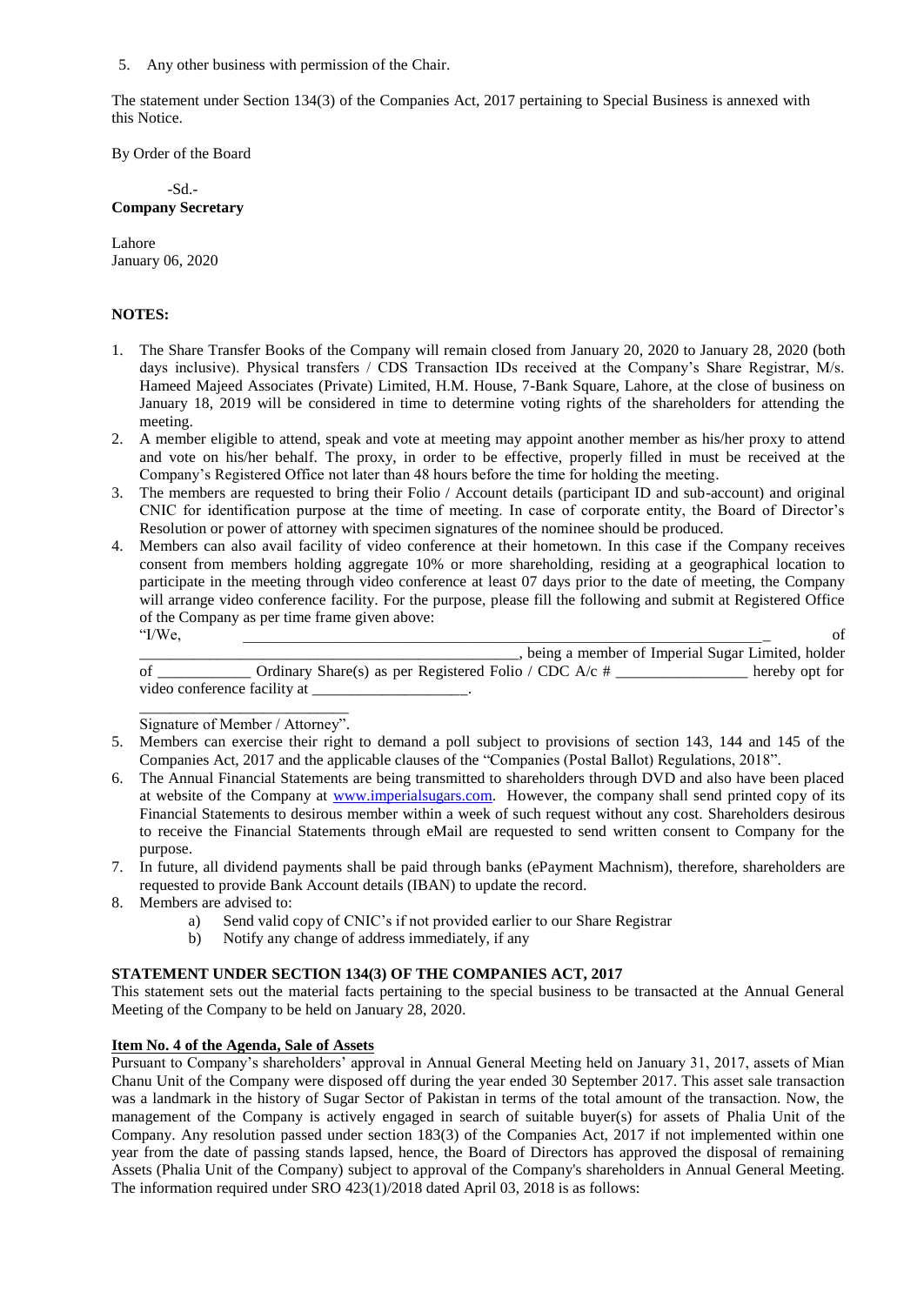|                                         | <b>Description of Assets</b>                                                                    | Cost as at<br>30-09-2019  | Book Value as at<br>30-09-2019<br>(without)<br>surplus<br>on revaluation) | <b>Revalued Amount /</b><br>Fair<br>Value<br><b>Market</b><br><b>Current</b><br><b>Value</b> |
|-----------------------------------------|-------------------------------------------------------------------------------------------------|---------------------------|---------------------------------------------------------------------------|----------------------------------------------------------------------------------------------|
|                                         |                                                                                                 | <b>Rupees in thousand</b> |                                                                           |                                                                                              |
| Land<br>(Industrial)                    | Kanals and 16<br>138 Acres<br>$\mathbf{02}$<br>Marlas *<br>Karmanwala. Tehsil<br>Situated<br>at |                           |                                                                           |                                                                                              |
|                                         | Phalia District Mandi Bahauddin                                                                 | 173,577                   | 173,577                                                                   | 1,106,448                                                                                    |
| <b>Building</b> *                       |                                                                                                 | 791,400                   | 493,124                                                                   | 2,485,601                                                                                    |
| <b>Plant &amp; Machinery</b> *          |                                                                                                 | 2,146,247                 | 1,496,107                                                                 | 5,221,147                                                                                    |
| <b>Furniture, fixture and equipment</b> |                                                                                                 | 38,205                    | 17,543                                                                    |                                                                                              |
| <b>Vehicles</b>                         |                                                                                                 | 38,376                    | 17.919                                                                    |                                                                                              |
| Stores, spares & loose tools            |                                                                                                 | 246,648                   | 246.648                                                                   |                                                                                              |

\* Phalia Sugar Unit of the Company was acquired in the Financial Year 2007-2008.

The assets are revalued as of September 30, 2019. The management is trying its best to enter into deal with that buyer who will pay the maximum amount above the revalued amounts. However, dip may be faced depending on the customer and market conditions.

## **The proposed manner of disposal**

**Detail of Assets to be sold**

Tender (Advertisement) in newspapers.

#### **Reason for the disposal of assets**

There are certain factors which have led to the decision by the Directors of the Company to dispose of the Assets, as aforesaid. In view of overcapacity in sugar sector, sugar cane procurement issues, volatility in sugar prices, lack of good returns from ethanol, management has decided to dispose of the Assets and undertake the lucrative power generation business.

### **Utilization of Sale Proceeds**

Surplus proceeds from the sale of the Assets along with balance proceeds already with Banks of the Company will be utilized to setup an Independent Power Producer (IPP) Project of 225 MW, based on Liquefied Natural Gas (LNG) which will be started upon close of the sale transaction of Phalia Unit. Presently, a sum of Rs. 2,963.905 Million has been kept in Banks, from the remaining amount of sale proceeds of Mian Chanu Unit, after making payments to Financial Institutions: Rs. 1,143.185 Million, Sponsors' Loan: Rs. 566.732 Million and Trade Creditors and other Payables: Rs. 667.706 Million, including Cane Growers. This amount includes the Markup accumulated on deposits with Banks. At present, there is no outstanding liability to any Bank. During the year on September 30, 2019 payment of Rs. 202.881 Million to BankIslami Pakistan Limited was made against its financing to Company. Charges registered in favor of BankIslami Pakistan Limited and AlBaraka Bank Pakistan Limited has been vacated in 2019 and the Company is debt free except payables to unsecured creditors (Trade Creditors). After the disposal under reference, the Company shall have NIL sugarcane crushing capacity and shall venture into power generation business. In the light of above circumstances, the Board of Directors has approved the disposal plan as mentioned above.

#### **Benefits expected to accrue to the shareholders**

The Company has paid all its finance liabilities towards Banks and other liabilities except Rs. 343.632 million payable to unsecured Trade Creditors. Proceeds from disposal of the Assets under reference along with remaining proceeds from the disposal of assets of Mian Chanu Unit will help the Company in roll out of future business plan and hence will enhance the shareholders' value.

#### **Future Business Plan**

The Company is well on its way to roll-out the new business plan regarding setting up of an Independent Power Producer (IPP) Project of 225 MW, based on Liquefied Natural Gas (LNG) subject to regulatory approvals. The total cost of this project is estimated at USD 221.263 million, with 70:30 Debt to Equity Ratio. IRR on Equity Investment is projected to be approx. 17% per annum (tax free) in US Dollar terms. Project completion time is estimated to be 2- 3 years depending upon the financial close of the project and other regulatory approvals related thereto. A Special Purpose Vehicle (wholly owned subsidiary) has to be incorporated for this purpose. Hence, the Company i.e. Imperial Sugar Limited shall be a Holding Company as part of its future business plan and shall get the returns from its wholly owned subsidiary company. Progress to-date is that the Company has disposed off assets of one of its two sugar units i.e. Mian Chanu Unit of the Company during August 2017. The Company has paid all its debts towards secured and unsecured creditors except Creditors / Liabilities amounting to Rs. 343.632 Million. Disposal of remaining sugar unit of the Company at Phalia is taking time due to macro-economic conditions, high cost of funds, large size of transaction etc. However, positive indicators are active market for sugar units in Pakistan signifying interest of